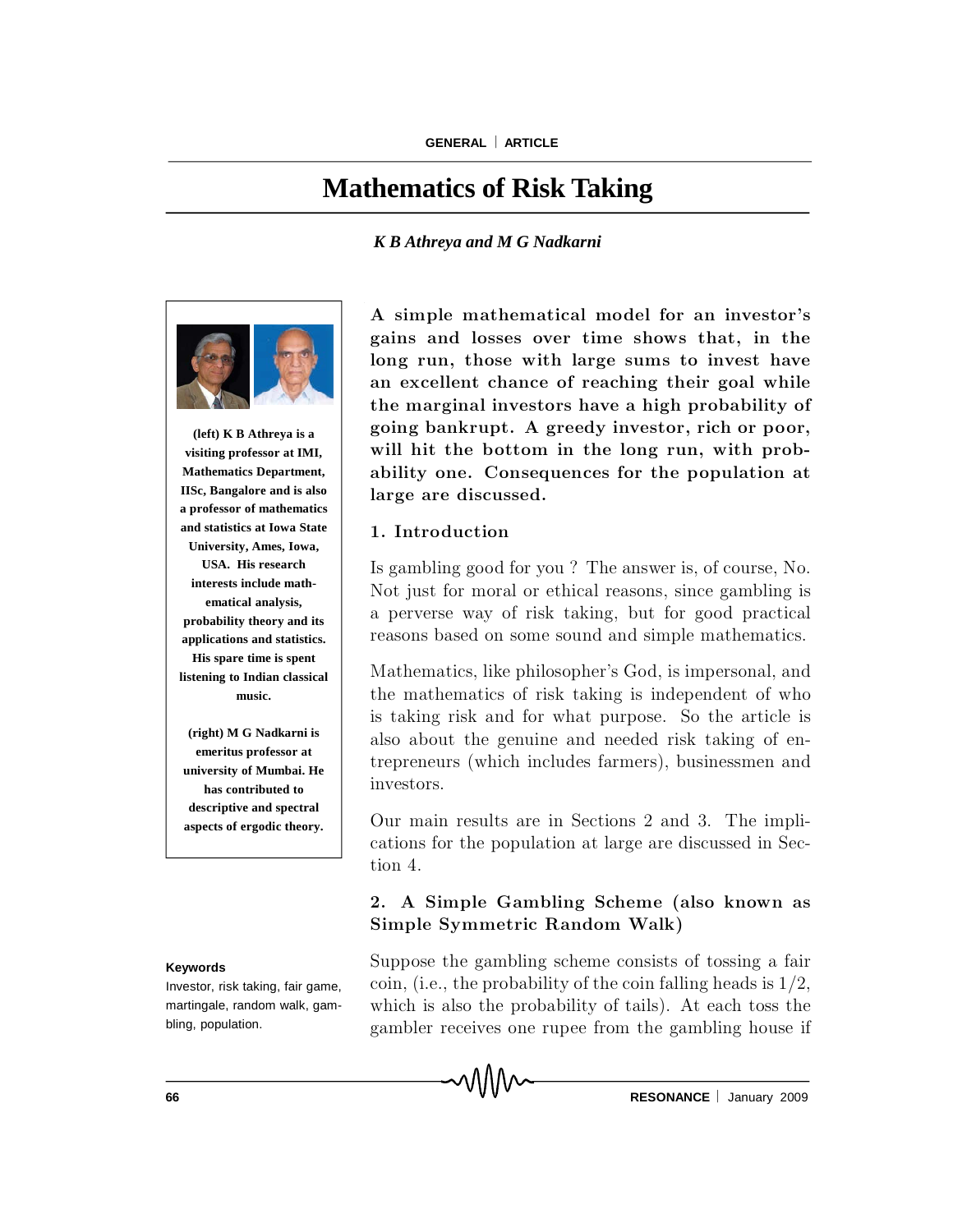the coin falls heads up, and she gives one rupee to the gambling house if it falls tails up. Suppose the gambler starts with an initial capital of Rs.a  $> 0$ , and let us suppose that she wishes to increase it to  $\text{Rs.} N > a$  and that she stops gambling as soon as the goal  $N$  reached. In case the gambler reaches 0, before reaching  $N$ , then too the game stops since the gambler has no money left to gamble.

What do you think will happen?

Clearly there are three events possible:

1) The tossing of the coin continues indefinitely, i.e., the gambler never accomplishes the goal of reaching  $N$ , nor does she become bankrupt by reaching 0.

2) The gambler accomplishes the goal of reaching  $N$  in a finite number of steps (before reaching  $0$ ) and stops gambling any further.

3) The gambler becomes bankrupt, i.e., reaches 0 in a finite number of tosses (before reaching  $N$ ) so the game stops.

The following proposition is a consequence of more general considerations of the next section (which includes the above gambling scheme as a special case).

**Proposition 2.1** (i) The probability of the first event is zero or equivalently, the gambling will almost surely end in a finite number of tosses.

(ii) the probability of event  $(2)$  of the gambler reaching N in a finite number of tosses (before reaching  $\theta$ , i.e., becoming bankrupt) is  $\frac{a}{b}$  $\frac{a}{N}$ , where a is the initial capital of the gambler,

(iii) the probability of event  $(3)$  of the gambler becoming bankrupt in finite number of tosses is  $1 - \frac{a}{N}$  $\frac{a}{N}$ .

Thus, for example, if  $N = 10^7$  (a crore), the gambler's

### **Simple Random Walk**

At time zero start at some integer *a*. Then toss a coin whose probability for 'heads' is  $p, 0 < p < 1$ . If 'heads', move to the right one step, i.e., to  $(a + 1)$  and if 'tails', move to the left one step, i.e., to  $(a - 1)$ . This isyour position at time one. Nowrepeat thisat each time step with the tosses being independent.The trajectory you generate is called a simple random walk with initial value *a* and parameter *p*. If  $p = 1/2$ then itis called simple symmetric random walk.

This model is of relevance in many areas of science such as physics, operations research, mathematical finance and population genetics.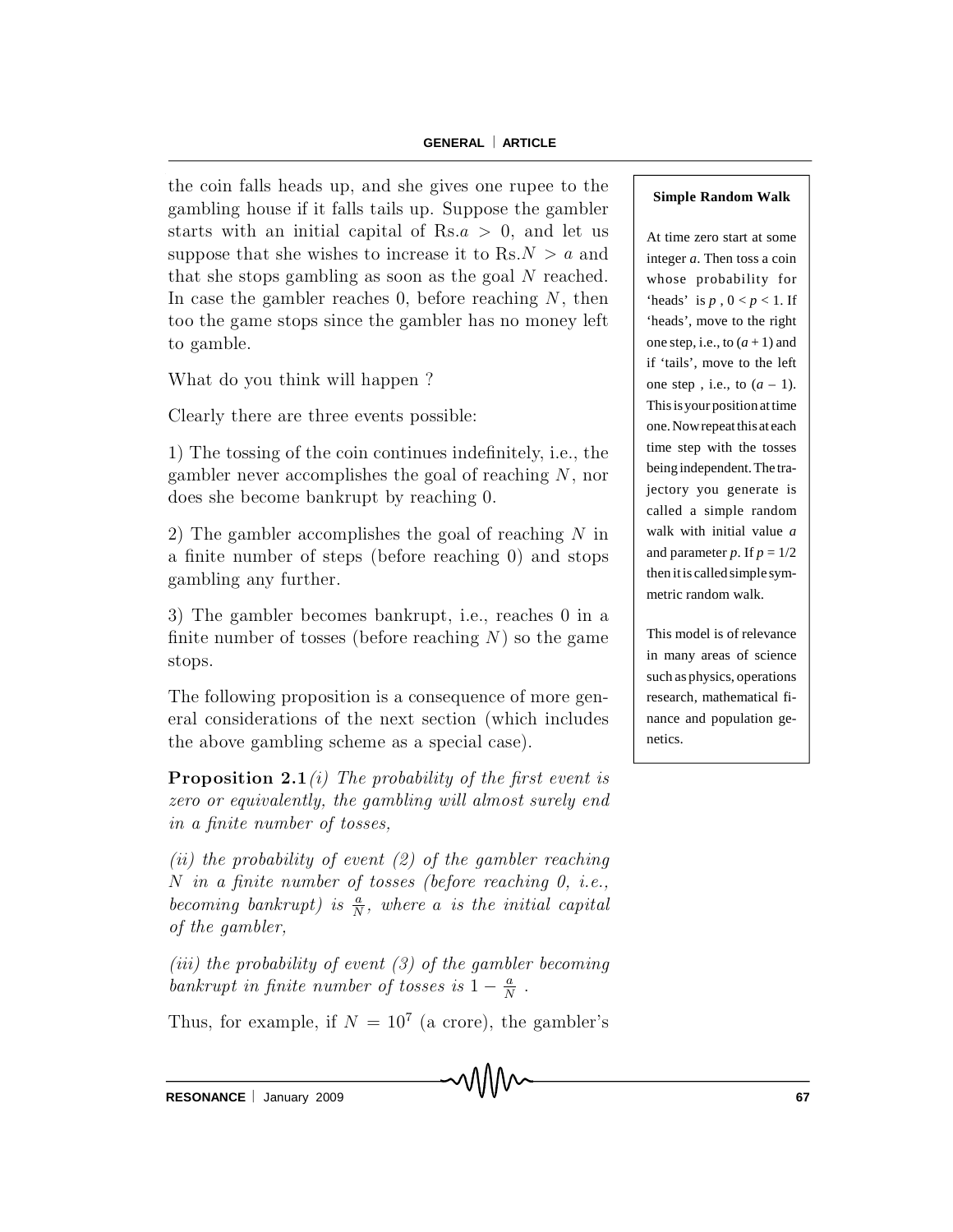chances of becoming a crorepati are high, say 0.7 or more if her initial capital  $a$  is 70 lakhs or more. On the other hand if her capital is 3 lakhs or less, her chances of becoming a crorepati is only  $0.03$  or less. Thus a rich gam bler has a higher probability of reaching her goal than a poor one.

The above gambling scheme may also be viewed as a kind of walk, called simple symmetric random walk with absorbing barriers. Consider a person starting at a positive integer  $a, 0 < a < N$ , and executing a walk along the x-axis as follows: she tosses a fair coin and takes a step of unit length in positive direction if the coin falls heads up, and she takes a step of unit length in the negative direction if the coin falls tails up. The process is repeated at the person's new position, and so on. The walk stops as soon as the person reaches 0 or  $N$ , these being the absorbing barriers. Proposition 2.1 says that the walk will end in a finite number of steps with probability one and that the probabilities of reaching N and 0 are  $\frac{a}{\lambda}$  $\frac{a}{N}$  and  $1-\frac{a}{N}$  $\frac{a}{N}$  respectively.

Let  $X_i$  denote the gambler's possible capital at time i. It is a random variable. Assume that the game has not stopped up to the *n*th toss and that  $a_1, a_2, \dots, a_n$  are respectively the capital of the gambler after the 1st, 2nd  $\cdots$ , *n*th toss. The sequence  $(a_1, a_2, \cdots, a_n)$  is called the path of the gambler's capital (or fortune) up to time  $n$ . Let  $P(A | B)$  denote the conditional probability of an event  $A$  given that an event  $B$  has occured. The simple gambling scheme or the simple symmetric random walk  $X_i, i = 1,2,3,\cdots$  is *Markovian*, which means that, for all  $n \geq 1$ , and any integer  $x, 0 \leq x \leq N$ , and any  $a_1, a_2, \cdots, a_n,$ 

$$
P(X_{n+1} = x \mid X_1 = a_1, X_2 = a_2, \cdots, X_n = a_n)
$$
  
= 
$$
P(X_{n+1} = x \mid X_n = a_n).
$$

In other words, the conditional probability distribution of  $X_{n+1}$ , given the path of the gambler's capital up to

**68 RESONANCE** January 2009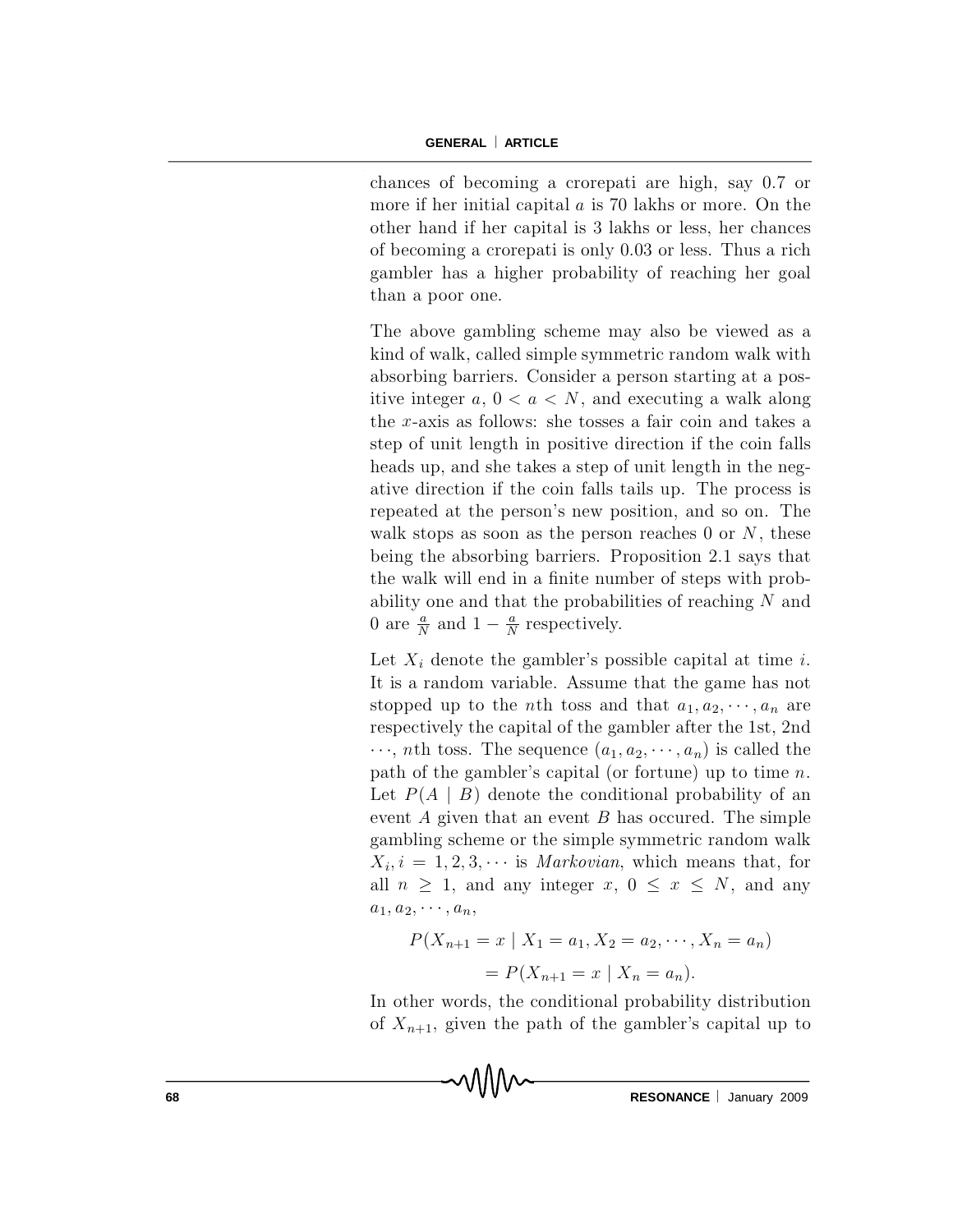time  $n$ , depends entirely on the capital of the gambler at time n, and not on the path of her capital up to time n. That is, given the 'present', i.e., the value  $X_n$  at time n, the 'past', i.e.,  $X_j$ ,  $j \leq n-1$  is not relevant for the probability distribution of the 'future', i.e.,  $X_{n+1}$ .

In the next section we will discuss a gambling scheme more general than the simple symmetric random walk. This scheme allows the gambler to bet amounts more than one rupee, and at the same time allows her the freedom to decide on how much to bet (but not more than  $N$ ) at any given time. Moreover, she can decide this amount (of how much to bet) based on the entire path of her capital up to that time. That is, she can be non-Markovian.

Since it is the careful investor, rather than an impulsive gambler, who takes into account the history of the market before readjusting her portfolio, we will change our language and speak in terms of sober and calculating investor rather than a compulsive gambler. It is important to note that an investor need not be an individual, but can be a company, small or large, a corporation, a governm ent b ody, a charitable organization or trust or any other such institution.

# 3. An Investor's Martingale Walk: The Case of a Single Investor

We will now consider a simple generalization of the above model. At time 0 the investor invests an amount  $a$ ,  $0 < a < N$ , with the hope of receiving a fixed higher amount b,  $a < b \leq N$ , at time 1 but is aware that she may loose in the process, and is willing to receive a smaller amount c,  $0 \leq c < a$ . The quantities a, b and c are chosen by the investor at the start. If she receives the amount b at time 1 then her gain g is  $b - a$ , while if she receives the amount c at time 1 then her loss  $l$  is  $a - c$ . Note that  $b - c = b - a + a - c = g + l$ . The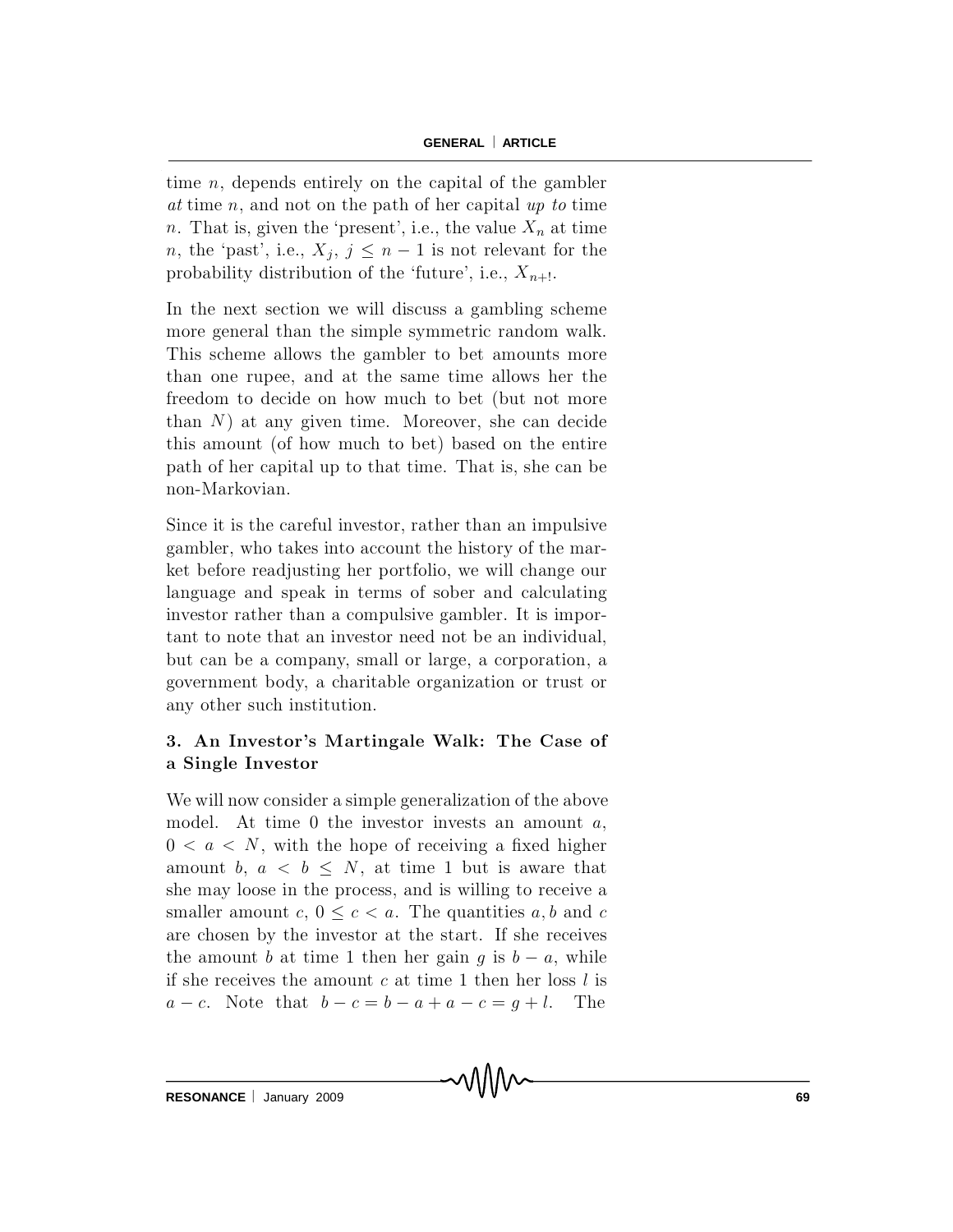#### **Martingale**

The property that the average value of an investment portfolio at time  $(n + 1)$ over the random market fluctuations equals the value at time *n* is known as the martingale property. It is of great importance in financial mathematics.

probabilities  $x = p(b)$ ,  $y = p(c)$  that the investor receives the amount  $b$  or  $c$  at time 1 respectively are determined by the simultaneous equations:

$$
x + y = 1,\t\t(1)
$$

$$
bx + cy = a,\t\t(2)
$$

which gives

$$
x = p(b) = \frac{a-c}{b-c} = \frac{l}{g+l}, \quad y = p(c) = \frac{b-a}{b-c} = \frac{g}{g+l}.
$$

The requirement  $bp(b) + cp(c) = a$  is known as *fair game* or *martingale* condition in probability theory. It is a consequence of no arbitrage opportunities requirement in financial mathematics. It says that on an average each investor neither loses or gains at each step. If this were not so and, say, the investor can expect to gain then a lot of investors will jump in and the gain will be lost. On the other hand if on an average you expect to lose then no investor will want to stay in the market. Thus  $(2)$  is a reasonable assumption.

We can rewrite this condition as  $gp(b) - lp(c) = 0$ . Since a is fixed, we may think of  $p(b)$  also as the probability  $P(g)$  of the investor making a gain of amount g while  $p(c)$  may be interpreted as the probability  $P(l)$  that the investor makes a loss of amount  $l$ , so that the fair game or martingale condition becomes

$$
gP(g) - lP(l) = 0,
$$

which is interpreted to mean that on an average the investor will break even.

From the equations

$$
P(g) = \frac{l}{g+l}, \ P(l) = \frac{g}{g+l},
$$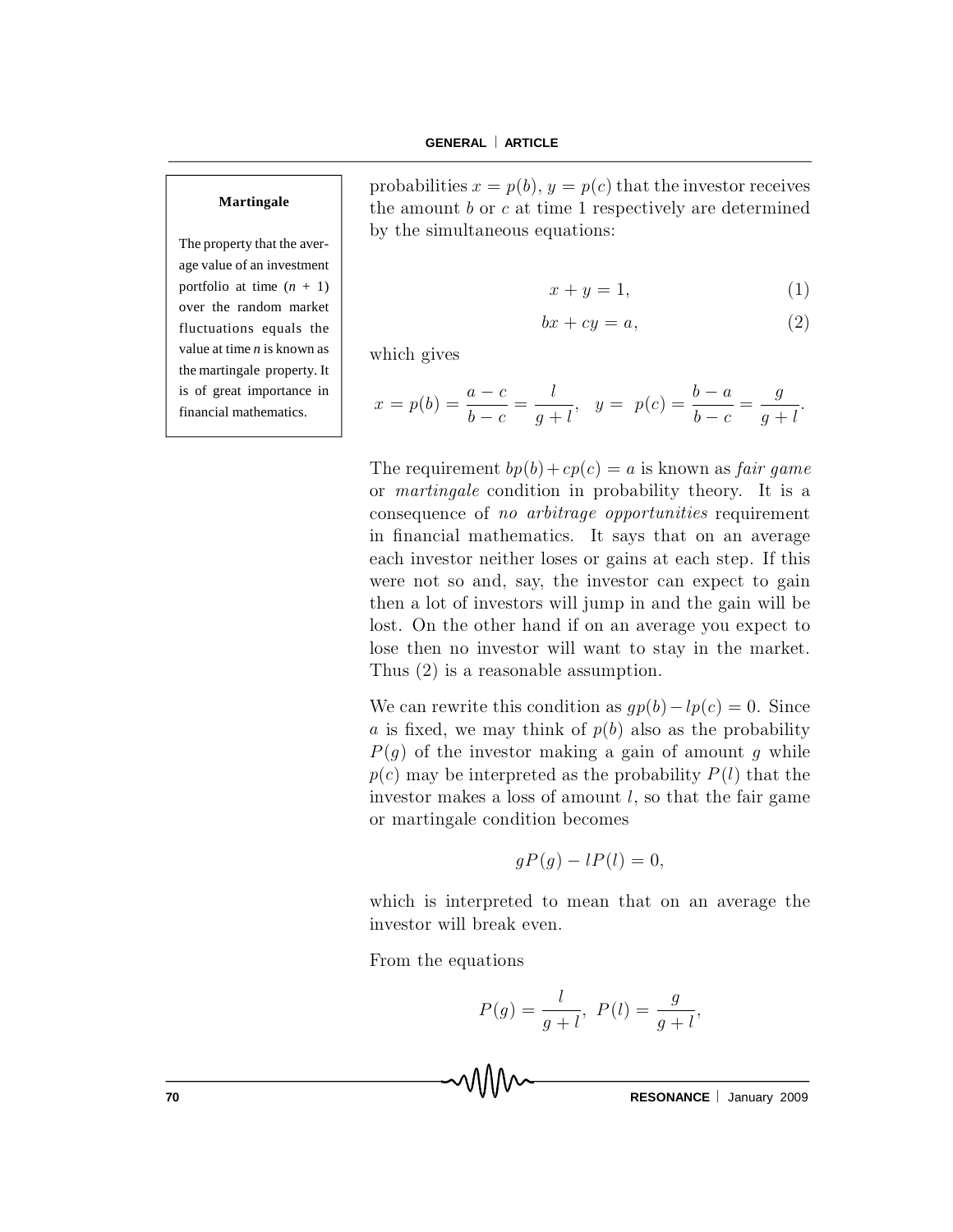we note at once that  $l \leq g$  if and only if  $P(g) \leq P(l)$ , so that under the martingale condition  $(2)$  a 'large' gain is possible only with 'small' probability, while a 'small' gain is possible with 'high' probability, in which case the loss is `big' should the investor be unlucky to loose. Thus, these equations may be viewed as equations of the statutory warning in fast forward and small print: `m utual fund investm ents are sub ject to m arket risk, read the offer document carefully before investing'.

The term 'fair game' comes from classical betting considerations (see Doob [1], Feller  $[2]$ ) where a gambler is supposed to be playing against a gambling house, and the role of the investor is replaced by that of the gambler. If  $a$  is the amount the gambler bets, and receives an amount  $b > a$  if she wins and an amount  $c < a$  if she loses, then the game is said to be favorable to the gambler if  $bp(b) + cp(c) > a$ , whereas it is said to be favorable to the gambling house if  $bp(b) + cp(c) < a$ , and, fair if the equality holds. Here, as before,  $p(b), p(c)$  denote the probabilities of the gambler receiving the amount b and c respectively. We note that the 'fair game' condition also seems to be fair between any two investors, rich or poor, because the probabilities  $P(g)$  and  $P(l)$  of gain and loss depend entirely on  $g$  and  $l$  and not on the initial investment  $a$ . However, these conclusions of fairness between the market forces and the investor or between two investors are deceptive as we will see.

If the investor chooses to attempt to make full gain, i.e., chooses  $b = N$ , and is lucky enough to receive the amount N at time 1, then she is contented and does not invest any more. Similarly if she chooses  $c = 0$  and is unlucky enough to loose, then at time 1 she has no capital to invest, so that she does not invest anymore. In case she receives an amount  $d$  at time 1 which can be either b or c, and if  $0 < d < N$ , then she invests the amount  $d$  hoping to obtain a fixed higher amount  $e$ ,  $d < e \leq N$  at time 2, but is willing to receive a fixed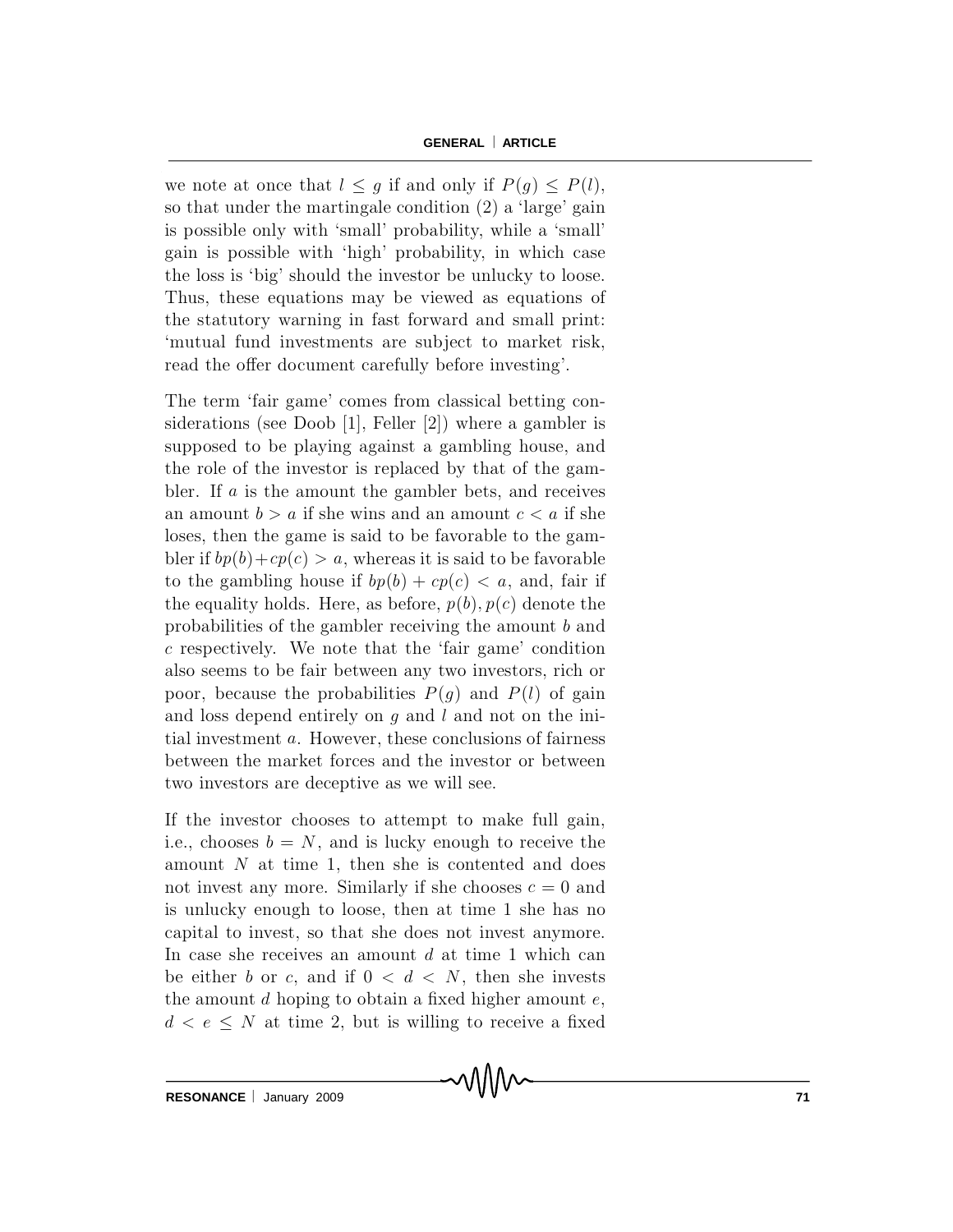smaller amount f,  $0 \leq f \leq a$ , should she loose. The probabilities  $p(e), p(f)$ , whose sum is one, are again determined by the 'fair game' condition  $fp(f) + ep(e) = d$ . The process continues. Some care is required to describe the situation at time n. Let  $x_i$  denote the amount the investor receives at time  $i$ , or already has this amount at time i, (which is the case if  $x_{i-1} = 0$  or N). If at time *n* the investor has amount  $x_n$  and if  $x_n = 0$  or N, then she does not invest anymore. Otherwise  $0 < x_n < N$ , in which case she invests this amount again choosing new quantities, say  $\alpha$  and  $\beta$ ,  $0 \leq \alpha < x_n$ ,  $x_n < \beta \leq N$ , which she is willing to receive at time  $n + 1$ .

These quantities can depend on  $x_0 = a, x_1, x_2, \cdots, x_n$ , since the investor chooses  $\alpha$  and  $\beta$  keeping in mind the history of the market and the world up to time  $n$ . The probabilities  $p(\alpha)$  and  $p(\beta)$  with which these values are realized satisfy  $(1)$  and  $(2)$ , i.e.,

$$
p(\alpha) + p(\beta) = 1,\t\t(3)
$$

$$
\alpha p(\alpha) + \beta p(\beta) = x_n \text{ (fair game condition)}.
$$
 (4)

Thus,

$$
p(\alpha) = \frac{\beta - x_n}{\beta - \alpha}, \quad p(\beta) = \frac{x_n - \alpha}{\beta - \alpha}.
$$
 (5)

Let  $p(x_1, x_2, \dots, x_n)$  denote the probability that the investor receives an amount  $x_1$  at time 1,  $x_2$  at time 2, and in general, an amount  $x_n$  at time n. Let  $p(x_{n+1} |$  $x_1, x_2, \dots, x_n$  denote the conditional probability that the investor receives an amount  $x_{n+1}$  at time  $n+1$  given that she has received an amount  $x_1$  at time 1,  $x_2$  at time 2, and in general an amount  $x_n$  at time n.

Recall that for any two events  $A$  and  $B$ , the probability of A and B happening together,  $P(A \cap B)$ , and the conditional probability of A given B,  $P(A | B)$ , satisfy,  $P(A \cap B) = P(A \mid B) \cdot P(B)$ . Thus,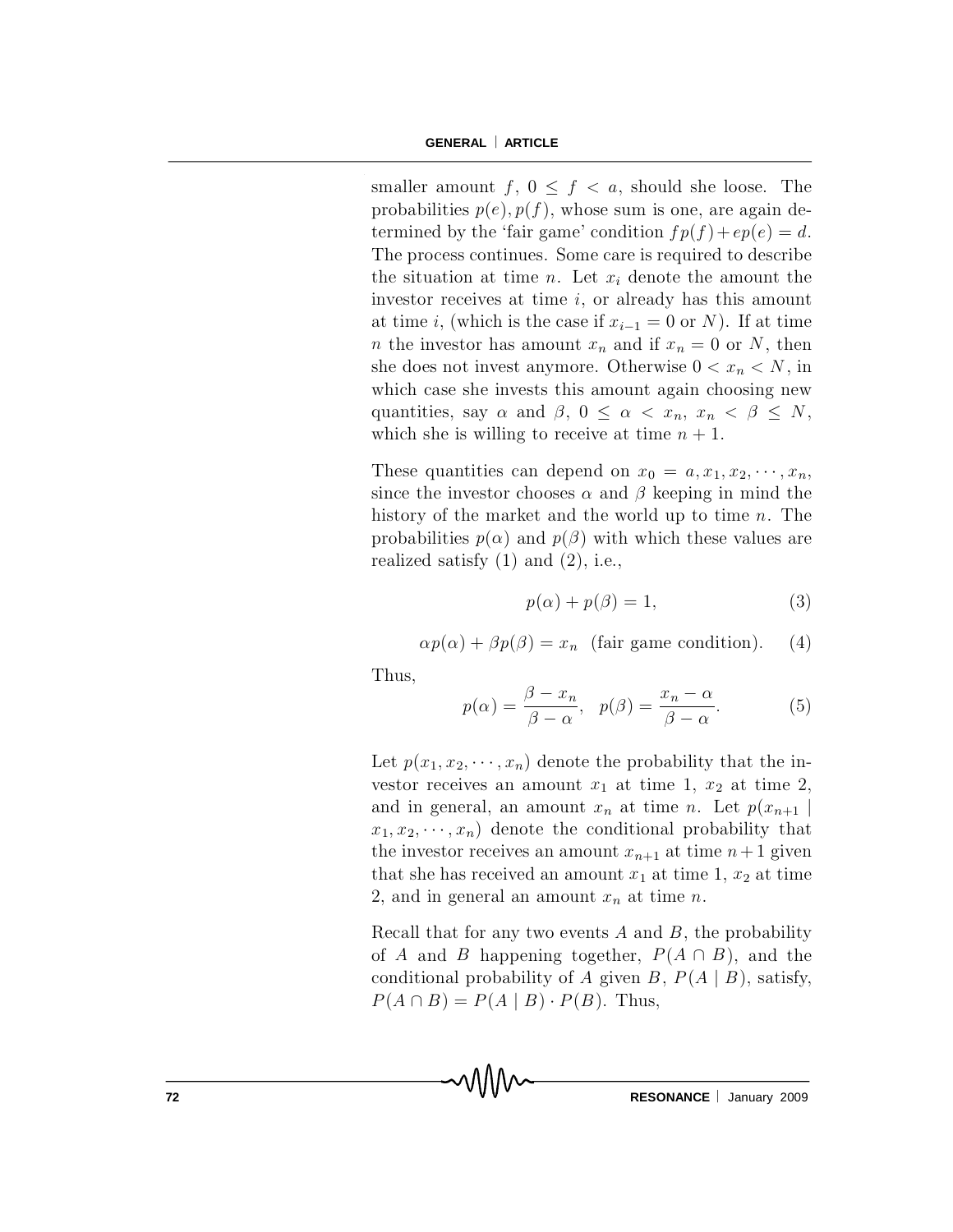$$
p(x_1, x_2, \cdots, x_n)
$$
  
=  $p(x_n | x_1, x_2, \cdots, x_{n-1}) p(x_1, x_2, \cdots, x_{n-1}).$ 

On iteration we have

$$
p(x_1, x_2, \cdots, x_n) = \Pi_{i=1}^n p(x_i \mid x_1, x_2, \cdots, x_{i-1}), \quad (6)
$$

where  $p(x_1 | x_0)$  is interpreted to mean  $p(x_1 | a) = p(x_1)$ since  $p(a) = 1$ . Now, from (5), we see that  $p(x_i)$  $x_1, x_2, \dots, x_{i-1}$  is a ratio of two positive integers between 1 and  $N$ , so that

$$
p(x_i | x_1, x_2, \cdots, x_{i-1}) \geq \frac{1}{N}.
$$

Hence from  $(6)$ ,

$$
p(x_1, x_2, \cdots, x_n) \ge \left(\frac{1}{N}\right)^n.
$$

Let  $A_n$  denote the set of paths  $(x_1, x_2, \dots, x_n)$  with  $x_n =$ 0 or  $x_n = N$ , and let  $B_n$  = remaining set of paths, namely those paths  $(x_1, x_2, \dots, x_n)$  of length n for which  $0 < x_n < N$ . Note that for a path  $(x_1, x_2, \dots, x_n)$  in  $B_n$ ,  $0 < x_i < N$ , for all  $i, 1 \leq i \leq n$ .

There is a non-increasing path  $a \geq x_1 \geq x_2 \geq x_3 \geq x_4$  $\cdots \geq x_n \geq \cdots$  wherein there are strict inequalities until an  $x_i$  is 0, after which they are all equalities. Moreover, the first i for which  $x_i = 0$  is at most equal to  $a < N$ . There is a non-decreasing path  $a \leq x_1 \leq x_2 \leq x_3 \leq x_4$  $\cdots \leq x_n \leq \cdots$  wherein there are strict inequalities until an  $x_i$  is N, after which they are all equalities. Moreover, the first i for which  $x_i = N$  is at most equal to  $N - a <$ N. So the probability of the set of paths  $(x_1, x_2, \dots, x_N)$ with  $x_N = 0$  or N is  $> 2\left(\frac{1}{N}\right)$ N  $\big)^N$ , i.e.,

$$
p(A_N) > 2\left(\frac{1}{N}\right)^N,
$$

**RESONANCE** | January 2009 **73**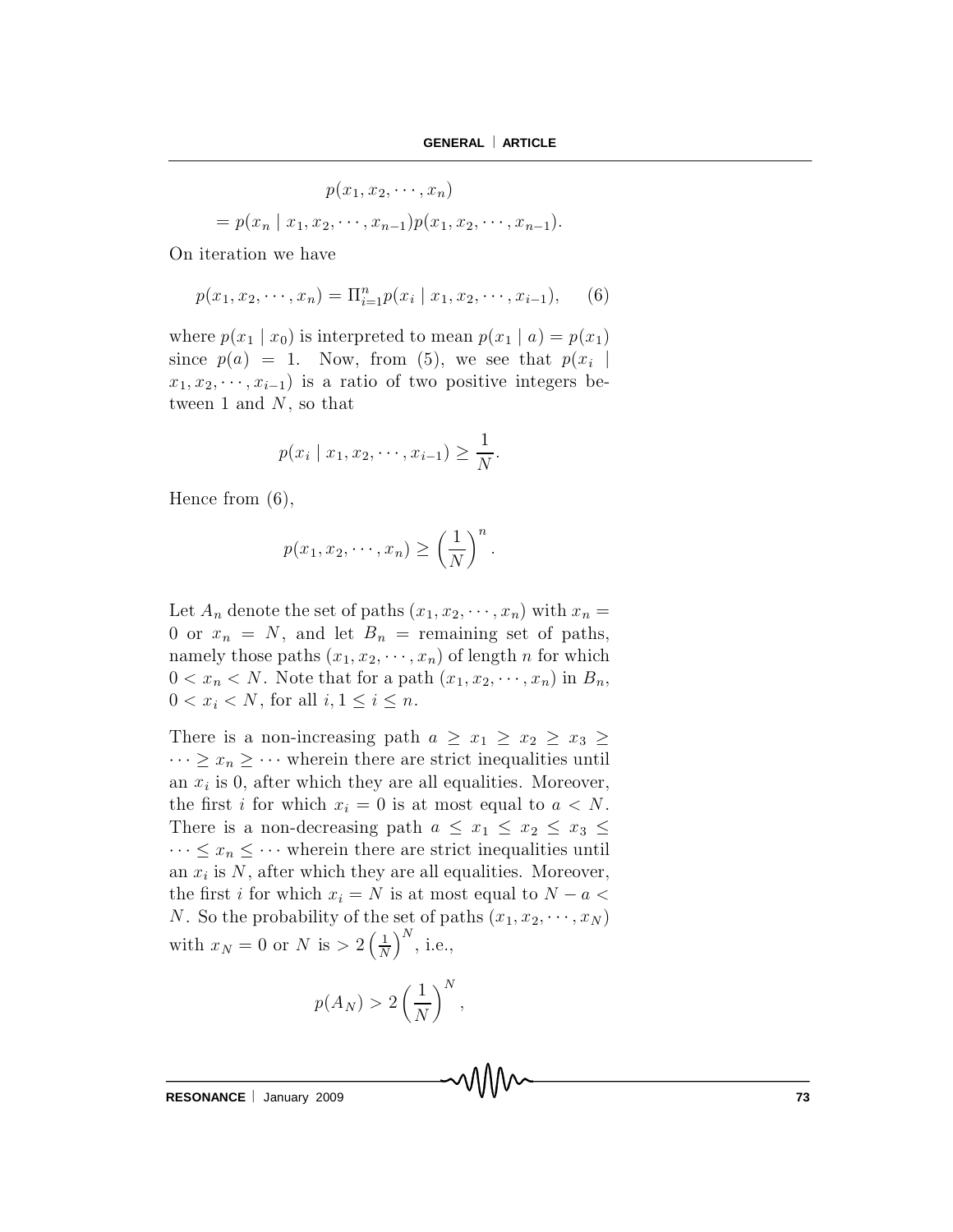whence

$$
p(B_N) < 1 - 2\left(\frac{1}{N}\right)^N.
$$

Consider now a path  $(x_1, x_2, \dots, x_N)$ , of length N, with  $0 < x<sub>N</sub> < N$ . Then the probability of the set of paths starting at  $x_N$  at time N and not hitting 0 or N during time points  $(N+1, N+2, \cdots, 2N)$  is again  $< 1-2 \left(\frac{1}{N}\right)$ N  $\big)^N$  . This implies that

$$
p(B_{2N} \mid B_N) < 1 - 2\left(\frac{1}{N}\right)^N.
$$

We see therefore that

$$
p(B_{2N}) = p(B_{2N} | B_N) \cdot p(B_N) < (1 - 2 \left(\frac{1}{N}\right)^N)^2.
$$

In general we have,

$$
p(B_{kN}) < \left(1-2\left(\frac{1}{N}\right)^N\right)^k, \ k=1,2,\cdots.
$$

Hence

$$
p(B_{kN}) \to 0
$$
 as  $n \to \infty$ .

In addition,  $p(B_n)$  is non-increasing in n, hence  $p(B_n) \rightarrow$ 0 as  $n \to \infty$ .

This implies that

$$
p\left(\bigcap_{n\geq 1} B_n\right) = \lim_{n} p(B_n) = 0.
$$

**But** 

$$
B\equiv \bigcap_{n\geq 1}B_N
$$

is the event that the gambling does not terminate in finite time. Thus, we have proved the first part of: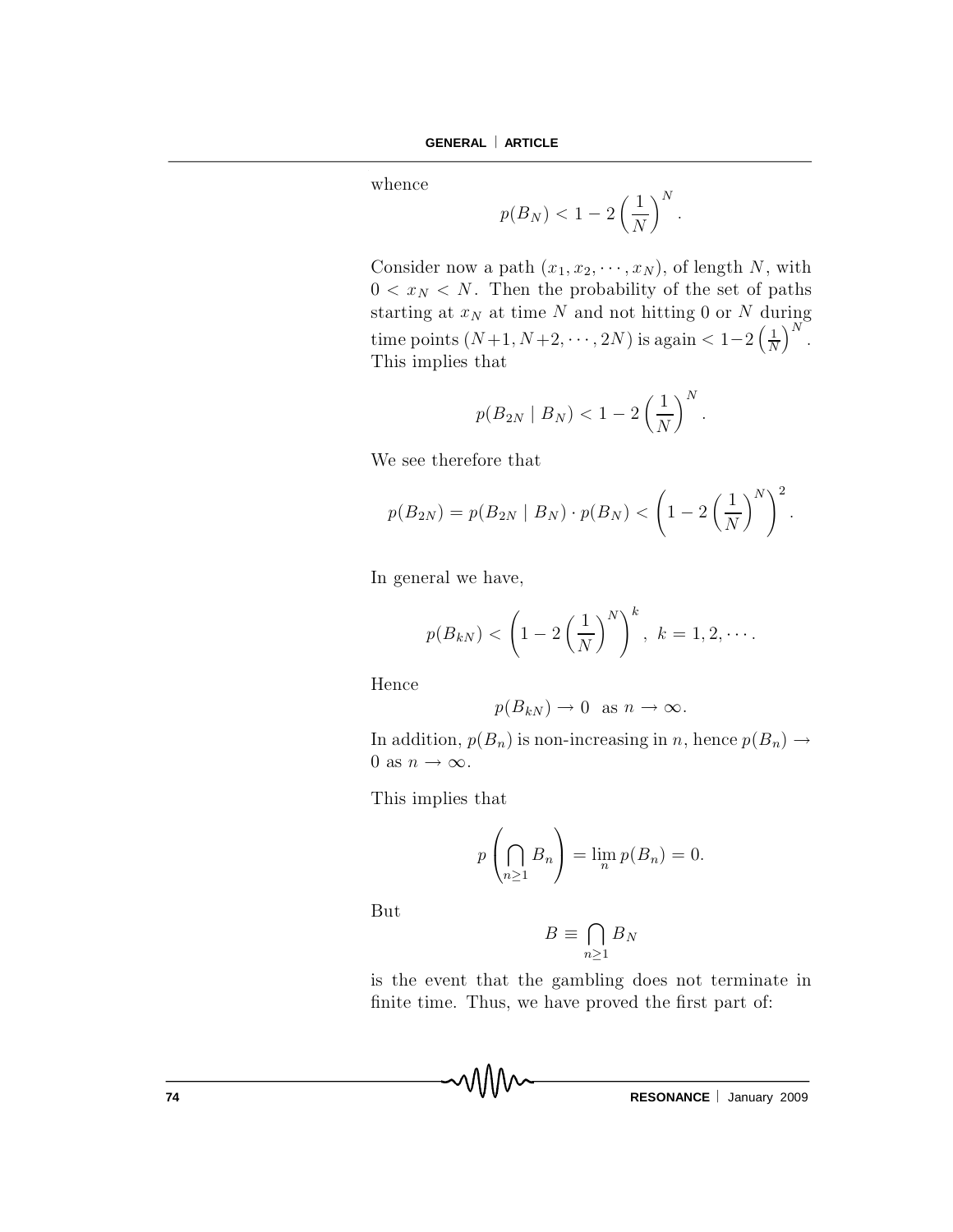**Theorem 3.1** (i) The probability of the set of an investor's paths which hit  $0$  or  $N$  at some finite time is one, so that with probability one the investor will, in  $fi$ nite amount of time, either go bankrupt or reach her goal  $N$  .

(ii) The probability that the investor reaches  $N$  in finite time is  $\frac{a}{\Lambda}$  $\frac{a}{N}$ , and the probability that she reaches 0 in finite time is  $1 - \frac{a}{N}$  $\frac{a}{N}$ .

Next we prove (ii). Let us be more mathematical. Write  $X_n$  for the amount the investor receives or has at time *n*. Given  $X_1 = x_1, X_2 = x_2, \dots, X_{n-1} = x_{n-1}$ , we know that  $X_n$  assumes at most two values and the probabilities with which these values are assumed satisfy the martingale condition (4) with n replaced by  $n-1$ . We now write this as a conditional expectation:

$$
E(X_n | X_1 = x_1, X_2 = x_2, \cdots, X_{n-1} = x_{n-1}) = x_{n-1}.
$$

We abbreviate  $E(X_n | X_1 = x_1, X_2 = x_2, \dots, X_{n-1} =$  $x_{n-1}$  as  $E(X_n | x_1, x_2, \cdots, x_{n-1})$ . Writing  $E(X)$  for the expected value of a random variable  $X$ , we see that

$$
E(X_n) = \sum_{C} E(X_n | x_1, x_2, \cdots, x_{n-1}) p(x_1, x_2, \cdots, x_{n-1})
$$
  
= 
$$
\sum_{C} x_{n-1} p(x_1, x_2, \cdots, x_{n-1})
$$
  
= 
$$
\sum_{x_{n-1} \in D} x_{n-1} p(X_{n-1} = x_{n-1}) = E(X_{n-1})
$$

where C is the set of investor paths up to time  $n-1$ , while D is the range of random variable  $X_{n-1}$ . We thus have

$$
E(X_n) = E(X_{n-1}) = \dots = E(X_1) = a.
$$
 (7)

We have seen in (i) that  $\lim_{n\to\infty} X_n = X_\infty$  exists with probability one and  $X_{\infty}$  assumes only two values 0 and  $N$ . Also

$$
|EX_n - EX_{\infty}| \le E |X_n - X_{\infty}| \le 2NP(B_n).
$$

**RESONANCE** | January 2009 **75**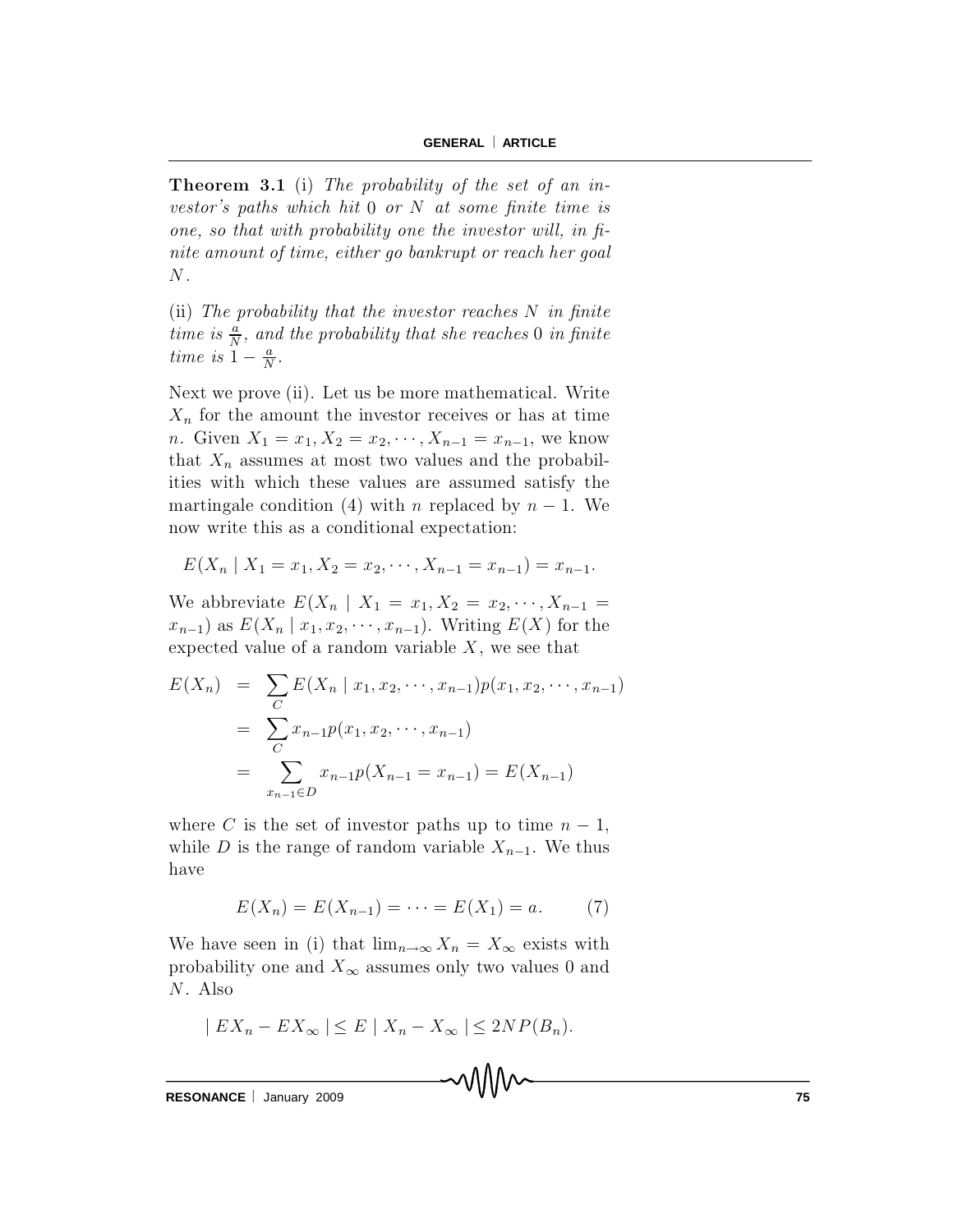By the first part of the theorem,  $P(B_n) \to 0$  as  $n \to \infty$ , and since, by (7),  $E(X_n) = a$  for all n, we see that

$$
E(X_{\infty})=a.
$$

If s and t denote the probabilities with which  $X_{\infty}$  assumes values  $0$  and  $N$  respectively, then we have

$$
E(X_{\infty}) = 0 \cdot s + t \cdot N = a,
$$

so that

$$
t = p(X_{\infty} = N) = \frac{a}{N}, s = p(X_{\infty} = 0) = 1 - \frac{a}{N}.
$$

This proves the second part and completes the proof of the theorem.

A reader familiar with advanced probability will note that the above theorem follows from Doob's Martingale convergence theorem, since the process  $X_n$ ,  $n = 1, 2, \cdots$ is a uniformly bounded martingale (see  $[1], [3]$ ).

Thus our model of an investor's walk, though hypothetical, and does not take into consideration the complexity of the market, does confirm the practical advice that honest investment advisers give to the middle class investors in India:

"If you do not have much money and your livelihood depends on what you earn on your savings, or your margin of saving is small, then be careful, but if your livelihood is taken care of, and financially you are sufficiently secure, then it is a good idea to take chances with mutual funds, and possibly earn a larger return."

A special case of investor's walk, namely, symmetric random walk with absorbing barriers, is already discussed in Section 2 above, and its implication for a gambler is well discussed in the probability literature, even when the probabilities are not symmetric (see  $[2]$ , Chapter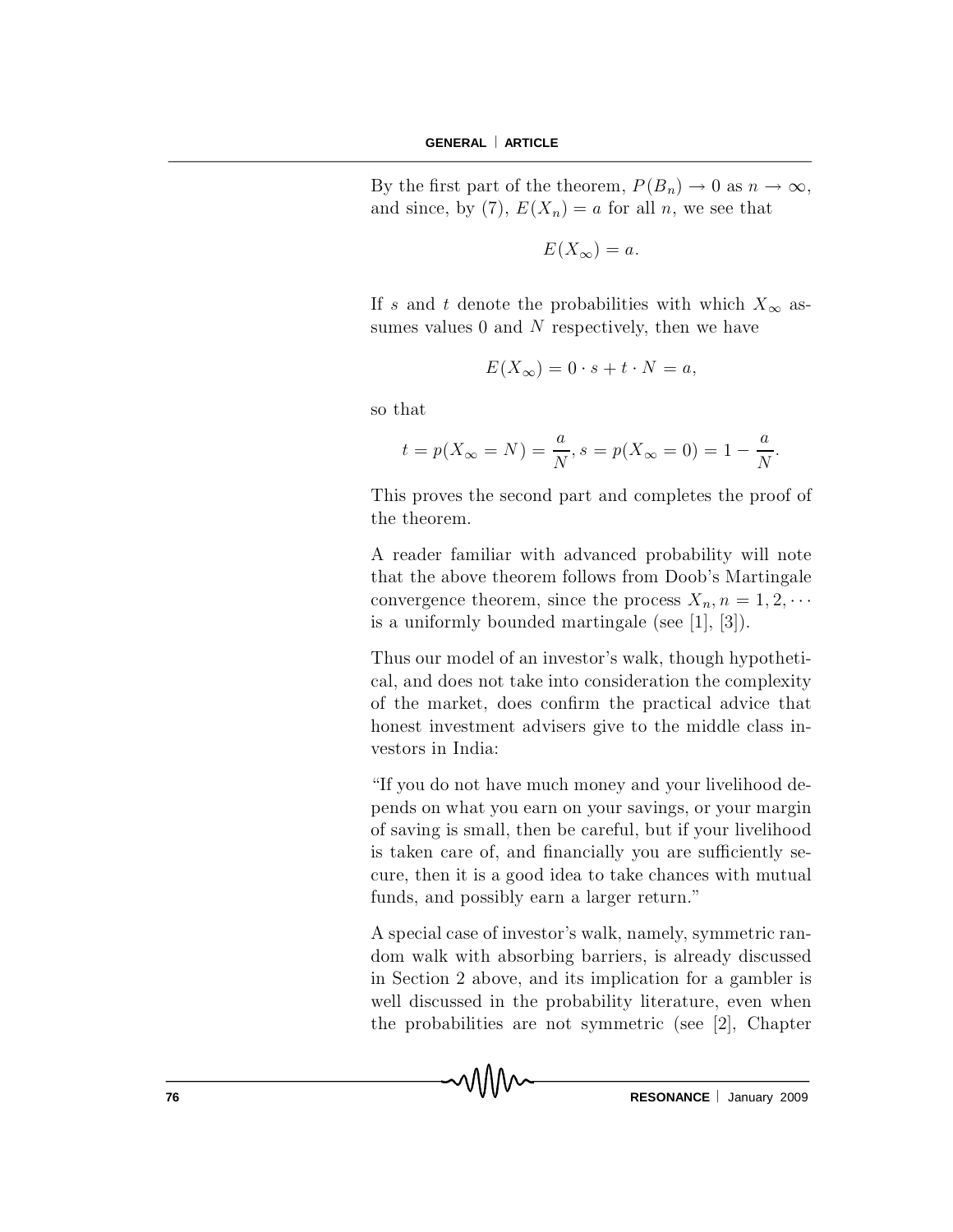XIV). Our model above, though based on a martingale building block, is much more general than the simple symmetric random walk, and leads to the same conclusions in so far as the investor is concerned. Since the transition probabilities at each stage are completely arbitrary (but for the martingale requirement), they need not be Markovian; so the investor's walk we have discussed is not a random walk in the strict sense of the term. Hence we call it a *Martingale walk*.

It is important to note that the probability  $\frac{a}{\lambda}$  $\frac{a}{N}$  of reaching N depends only on a and not on what strategy (bold or conservative) the investor adopts.

If the investor is greedy and not contented with receiving the amount  $N$ , and executes her martingale walk without an absorbing barrier at the upper end, then she will eventually hit zero with probability one, no matter how rich she is to begin with. To see this we note that  $p(X_{\infty} = 0) = 1 - \frac{a}{N}$  $\frac{a}{N} \to 1$  as  $N \to \infty$  no matter what the starting capital a.

# 4. Implications for the Population as a Whole

So far we have discussed the implications of our conclusions for an individual investor, locally, as they say in mathematics. Are there implications globally, or for society at large? Surely there are. A constant refrain of sensitive and observant individuals, whether in India or in an advanced western country, is that "rich are getting richer and poor are getting poorer" (see  $[4], [5], [6]$ ). These individuals are not necessarily left-leaning, and these are not views expressed out of ideological considerations, but rather out of concern for what they see. Can one justify these views, especially when one sees an individual poor person doing well by sheer hard work, and a well-to-do person getting poor? It seems we can. For the refrain *rich getting richer and poor getting poorer* is only an imperfect articulation of an obvious statistiA greedy investor, no matter how rich, will hit the bottom in the long run.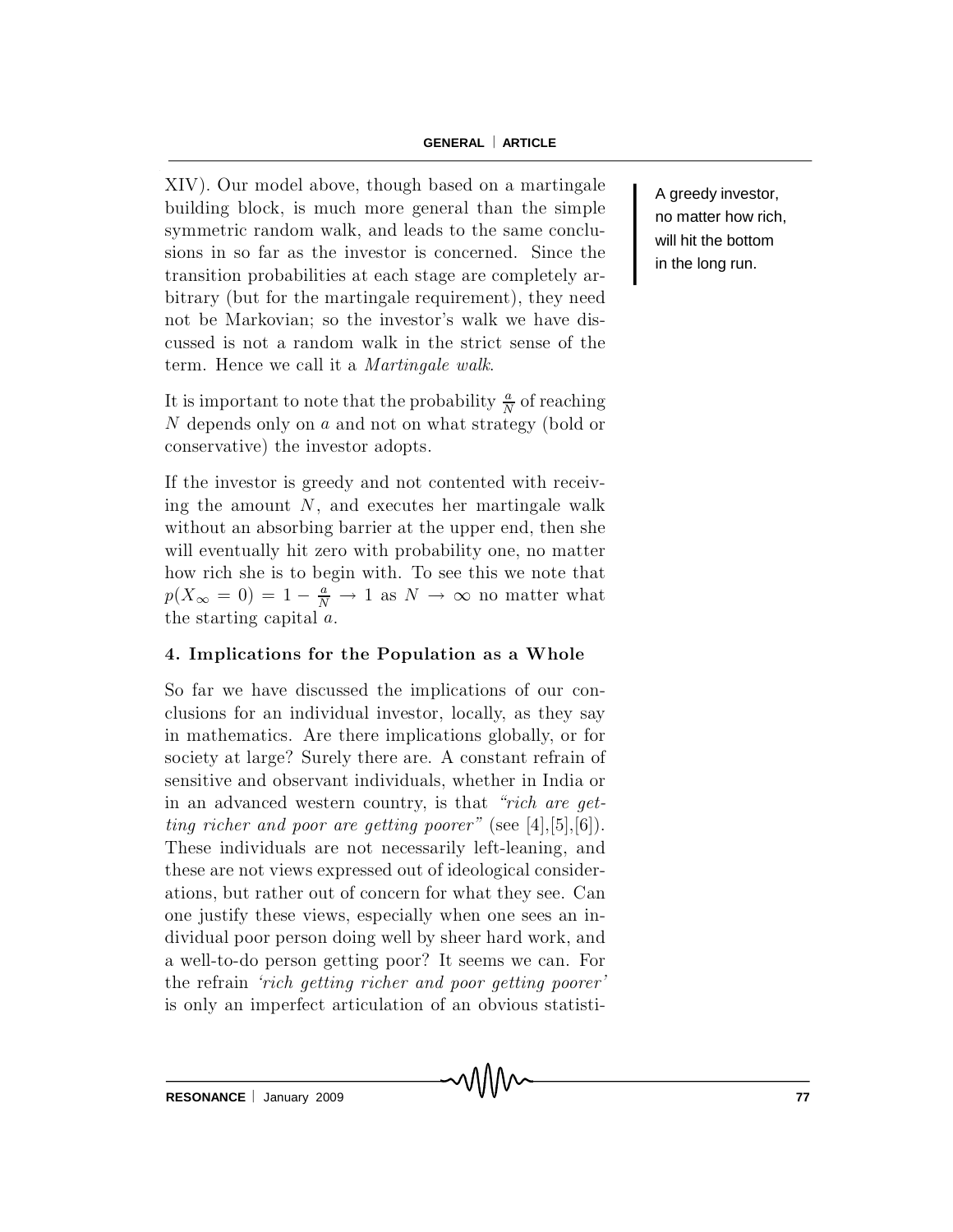### **Law of Large Numbers**

Ifyou donotknowthe probability of 'heads' with a given coin then a reasonable thing to do is to toss it a large number *n* of times and look at the proportion of heads that you get as an estimate of *p*. The law of large numbers provides the justification for this by asserting that if the tosses are independent then this proportion converges to *p*with probability one as *n* goes to infinity. A more general version of this law is the basis for modern statistical inference.

Indeed, we see that the collective invested wealth of the investors does not change much, but gets redistributed more lopsidedly.

cal consequence of Theorem 3.1 together with the *law of* large numbers. (It says that if an experiment results in one of two possible outcomes, say success  $S$  or failure  $F$ with probabilities p and  $(1 - p)$  respectively and if the experiment is repeated independently n times and  $p_n$  is the proportion of successes in these  $n$  repetitions, then  $p_n$  gets close to p with high probability that goes to one as  $n$  goes to infinity.) Indeed, we see that the collective invested wealth of the investors does not change much, but only gets redistributed more lopsidedly.

Imagine that the market has 200 investors, 100 of them well to do and the remaining hundred not so well to do. Assume that the maximum possible receivable amount is 10 units, i.e.,  $N = 10$ . (A unit could be thousand, 10 thousand, 100 thousand, or a million or more.) Assume that each of the well to do investor invests 7 units, while those not so well to do invest 3 units each. (We will assume that the 'fair game' condition holds and the process  $(X_n)_{n=1}^{\infty}$  of investor's earnings is a Martingale.)

According to our theorem, the probability of a well to do investor reaching 10 units in the long run is  $\frac{7}{10}$  $\frac{7}{10}$ , and the probability that a well to do investor hits 0 is  $\frac{3}{10}$  $\frac{3}{10}$ . Assume that the investors act independently. Let  $W_1$  and  $L_1$  be the number of winners and losers among the well to do investors. Then by the law of large numbers  $W_1$ is approximately 70, and they will reach 10, while  $L_1$  is approximately 30, and they will hit 0. In contrast, if  $W_2$ and  $L_2$  are the number of winners and losers among the not so well to do investors, then  $L_2$  = approximately 70, they will hit 0, and,  $W_2$  = approximately 30, and they will hit 10. Thus originally there were no paupers am ong the investors, now there are nearly 100 paupers among them, nearly 70 of them are those who were not well to do to begin with. Nearly 30 among them are previously well to do investors. Also there are now nearly 100 very well to do and contented investors, nearly 30 among them were not so well to do in the beginning. We